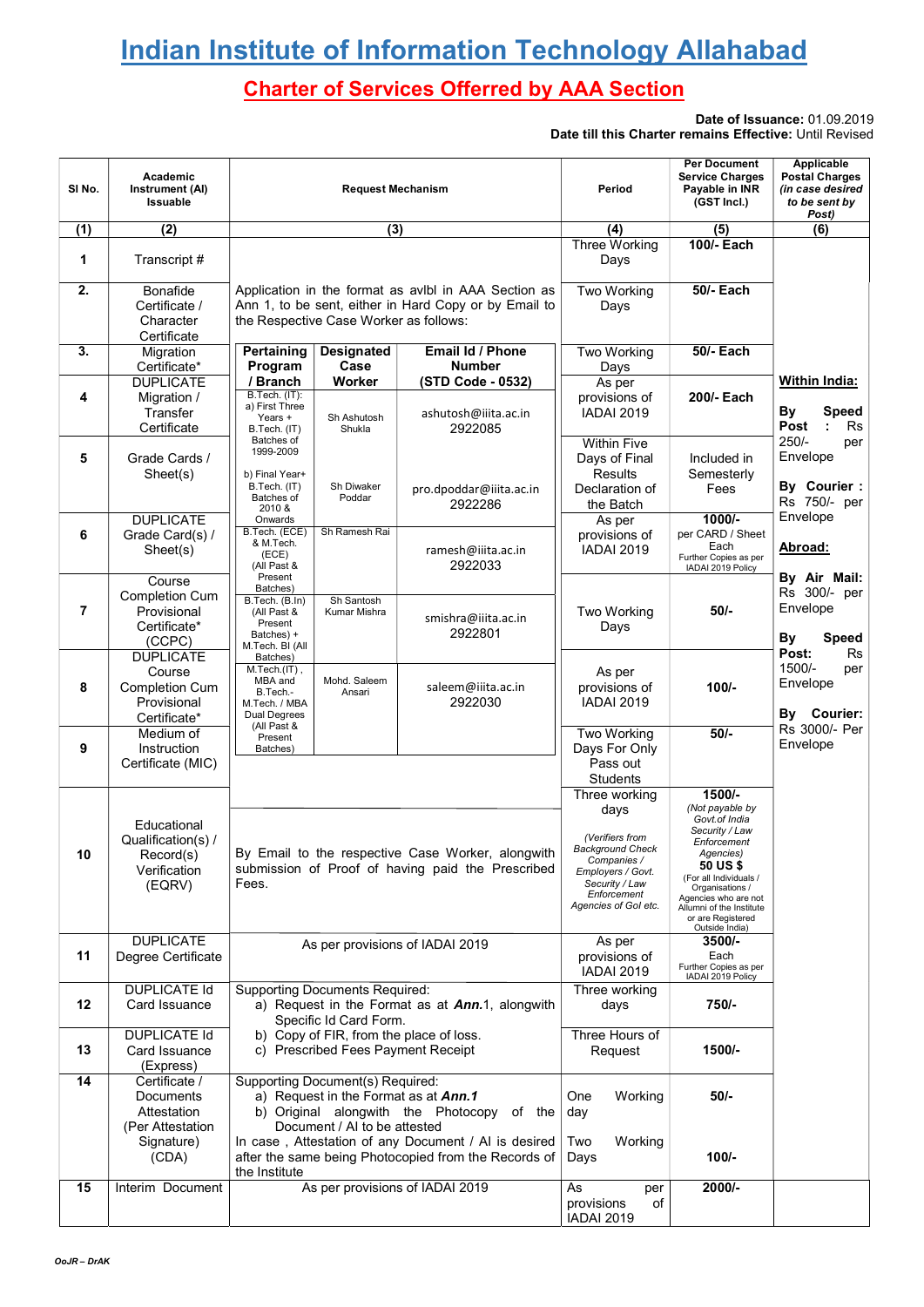### Imp:

- 1) Person Eligible to Make the Request for any of the above Academic Instruments: The Student himself or through his/her Authorised Representative. Authorisation Format as attached at Ann.2 (available from AAA section).
- 2) Request for Issuance of Any Document refers to :
	- i) The making of the application in prescribed Format ;
	- ii) Appending all the required Supporting Documents ; iii) Attaching of requisite Fees & /or Postal Charges (as applicable) ; AND
	- iv) Ensuring that the request has been made to the concerned Case Worker as indicated above.
- 3) Requesters are encouraged to connect with the respective Case Workers ONLY for their requirements. Emails to other officials in this respect, in first instance, are strongly discouraged. In case the requirement is however not met through the case worker, the matter may be brought to the notice of Assistant Registrar and failing which to the Joint Registrar of AAA Section at ar.aaa@iiita.ac.in / jr.aaa@iiita.ac.in. Emails addressed to multiple persons at the same time are strongly discouraged and shall not be entertained.
- 4) \* Documents are issuable only to the Passing Out Students.
- 5) Issuance of DUPLICATE Academic Instruments Time commences after all the required Supporting Documents as stated in Issuance of DUPLICATE Academic Instruments (IDAI) - Policy, Procedure and Fees (2019), Copy attached at Ann.3 as herein above, are met with.
- 6) Issuance of any Document refers to sending the requested document to the Dispatch Section of the Institute. Dispatch related querries may be directly at dispatch@iiita.ac.in
- 7) All DUPLICATE Document(s) SHALL necessarily carry the impression Duplicate/ Triplicate / Quadruplicate etc as the case may be, on the issued Document / Academic Instrument.
- 8) # Second or further Copies of Transcript are NOT treated as issuance of DUPLICATE TRANSCIPT. EACH Transcript is a fresh Transcript and so doesnot carry the impression of Duplicate / Triplicate etc on it.
- 9) If so requested, Transcript shall be issuable as each print in a separate envelope of the Institute, duly SEALED & SIGNED on the pasted Margins, WITHOUT any additional charges.
- 10) Service Charges as stated in the above Schedule are for AAA Section, Window Disposal only. Whenever Documents are desired to be Received / Sent to Third Party by Post, additional Postal Charges as indicated above shall be Payable, in advance alongwith the Prescribed Document Issuance Request.
- 11) All Certificates / Duplicate Certificates shall hold their validity ONLY when Signed by the Joint Registrar / Deputy Registrar / Assistant Registrar of the AAA Section, the Seniormost being available then.
- 12) The time periods mentioned herein above may vary, when the AAA section is busy with Admissions, Convocation, Internal Examination Results Preparation & Declaration, etc. As a policy however, best attempts to keep the deviations at a minimal will be practiced.
- 13) Dispatch Section shall intimate to the requester, by email the Dispatch Details, after effecting the Dispatch.
- 14) Request(s) to issue Document(s) NOT listed as herein above, BUT required to meet any further particular requirement(s) may also be issued by the Institute AAA section, provided they are of Academic Orientation, as may be justified from the supporting documents of the request. In such case, Charges as applicable to the nearest similar Document shall be chargeable, upon the decision of the Jt. Registrar, AAA Section. Such Requests may be made directly to jr.aaa@iiita.ac.in.
- 15) Charges as stated herein above Supercede the Charges, as may have been fixed prior to the date of issuance of this Charter of Services, for the services stated herein above.
- 16) BENEFICIARIES are however encouraged to assess their requirements well in advance and get their requests processed, to avoid last minute pressures on themselves as well as AAA section, as it could so happen that the Section is busy with other timebound activity of the Institute, when you think that you need them the most. Out of experience, similar such situations arise, When students have their VISA Dates Scheduled / Expecting to appear in Placement Activity, etc.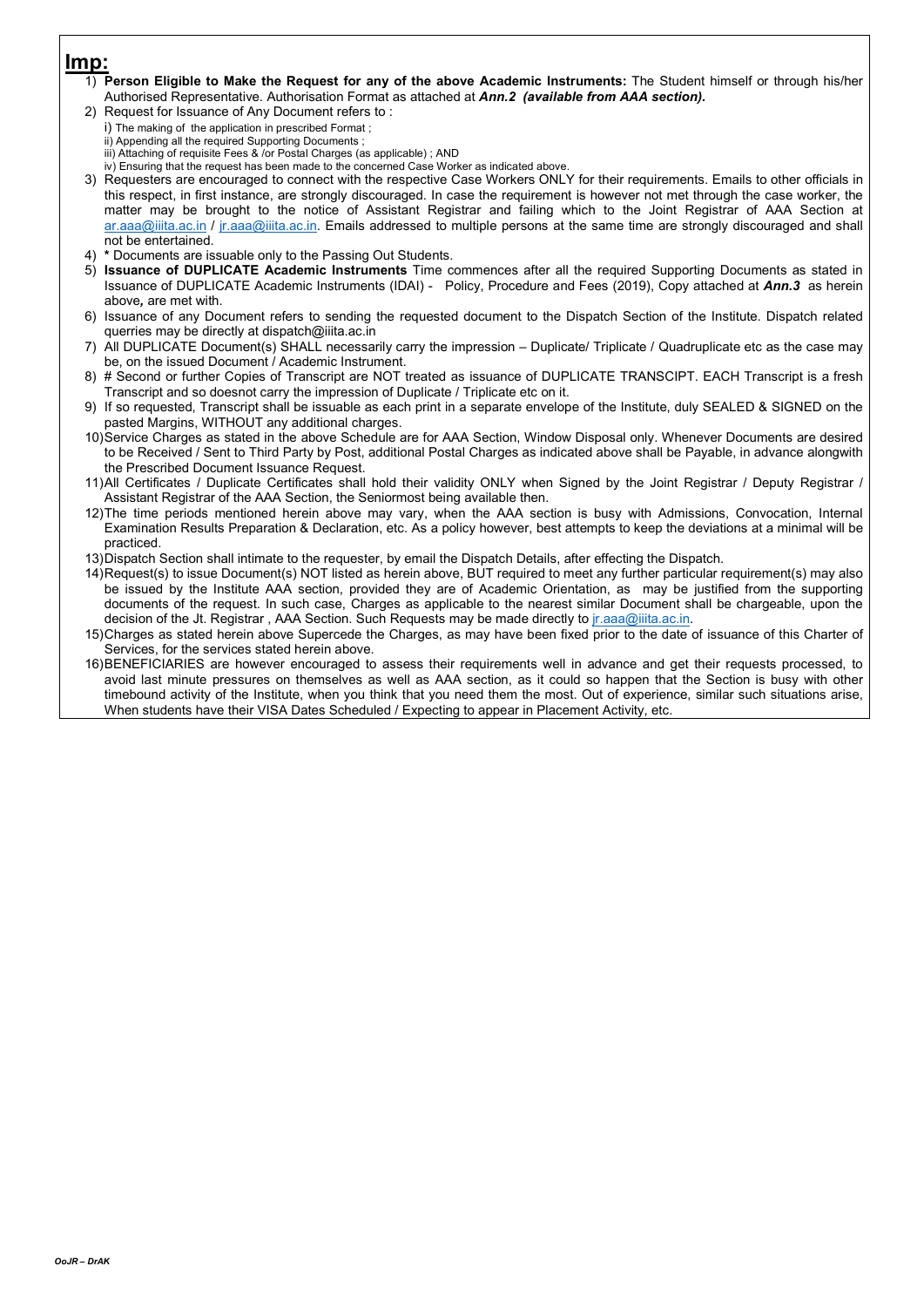### FORMAT for REQUESTING of Issuance of Academic Instruments from IIIT Allahabad

#### (For USE by STUDENTS, Allumni, Employers / Employer Authorised Background Check Agencies and Others)

| SI. No.           | <b>Item Head</b>                                                                                                                                                                                                                                                                     | <b>Details</b>                                                                                                                                                                                                                                                                                                                                                                                          |  |  |  |
|-------------------|--------------------------------------------------------------------------------------------------------------------------------------------------------------------------------------------------------------------------------------------------------------------------------------|---------------------------------------------------------------------------------------------------------------------------------------------------------------------------------------------------------------------------------------------------------------------------------------------------------------------------------------------------------------------------------------------------------|--|--|--|
| 1                 | Student Name /<br>Name of Employer / Authorised<br><b>Background Check Agency</b>                                                                                                                                                                                                    |                                                                                                                                                                                                                                                                                                                                                                                                         |  |  |  |
| $\mathbf{2}$<br>3 | Student Date of Birth (As the one<br>mentioned in his Class X<br>Certificate)<br><b>Enrollment Number</b>                                                                                                                                                                            | DD/MM/YYYY Format: //<br>(To be used to establish the authenticity of the Requester)                                                                                                                                                                                                                                                                                                                    |  |  |  |
| 4<br>5            | Academic Instrument (s)<br>Requested<br><b>Total Applicable Fees</b>                                                                                                                                                                                                                 | Transcript / Bonafide Certificate / Migration Certificate /<br>Interim Document /CCPC / MIC / EQRV / CDA<br><b>OR</b><br><b>DUPLICATE AI As Follows:</b><br>PI. Tick<br>Al Details<br>The<br>Relevant<br>Ones<br><b>Bonafide Certificate</b><br><b>Migration Certificate</b><br>Grade Card / Grade Sheet<br>CCPC<br><b>MIC</b><br><b>Identity Card</b><br>Identity Card (Express)<br>Degree Certificate |  |  |  |
| 6                 | <b>Total Applicable Postal Charges</b><br>Sum Paid to the Institute                                                                                                                                                                                                                  |                                                                                                                                                                                                                                                                                                                                                                                                         |  |  |  |
| 7                 |                                                                                                                                                                                                                                                                                      |                                                                                                                                                                                                                                                                                                                                                                                                         |  |  |  |
| 8                 | Payment Mode<br><b>RTGS Details</b><br>Payable in the following Account:<br><b>IIIT A General Account</b><br>Indian Overseas Bank, Civil Lines<br>Branch, Allahabad<br>A/C No. 35001000060976<br>IFS Code: IOBA0000350<br><b>Demand Draft Details</b><br>(Drawn in the name of "IIIT | RTGS / DD                                                                                                                                                                                                                                                                                                                                                                                               |  |  |  |
| 9                 | Allahabad" and made payable at<br>Prayagraj / Allahabad)<br><b>Issued Document Collection</b><br>Mode                                                                                                                                                                                | Issaunce:<br>By Self From AAA Section Window /<br>Through Authorised Representative from AAA Section Window.<br>PI attach the duly filled Ann.2 alongwith /<br>To be Sent By Post<br>Within India: By SPEED POST / Courier                                                                                                                                                                              |  |  |  |
|                   |                                                                                                                                                                                                                                                                                      | Outside India: By AIR MAIL / SPEEDPOST/ Courier<br>(Certified that Requisite Charges as per Institute Policy have been included in the<br>payment made)                                                                                                                                                                                                                                                 |  |  |  |
| 10                | Contact Email Id of Requester<br>(Currently Operational may only be stated, to<br>facilitate communication, if required)                                                                                                                                                             |                                                                                                                                                                                                                                                                                                                                                                                                         |  |  |  |
| 11                | Contact Mobile Number of<br>Requester / Employer /<br><b>Authorised Verifier Agency</b><br>(This shall be stated on the<br>Envelope)                                                                                                                                                 |                                                                                                                                                                                                                                                                                                                                                                                                         |  |  |  |
| 12                | Packaging Remarks                                                                                                                                                                                                                                                                    | Each Transcript to be SEPARATELY sealed and Signed /<br>All SEPARATELY Sealed & Signed Transcripts to be packed in ONE Large<br>Envelope and sent to the address as stated above /<br>ALL Transcripts to be put in one envelope and sent to my above address<br>SEAL, SIGN & PACK Each Transcript SEPARATELY and send to different<br>Addresses as stated below /<br>Other Remarks:                     |  |  |  |